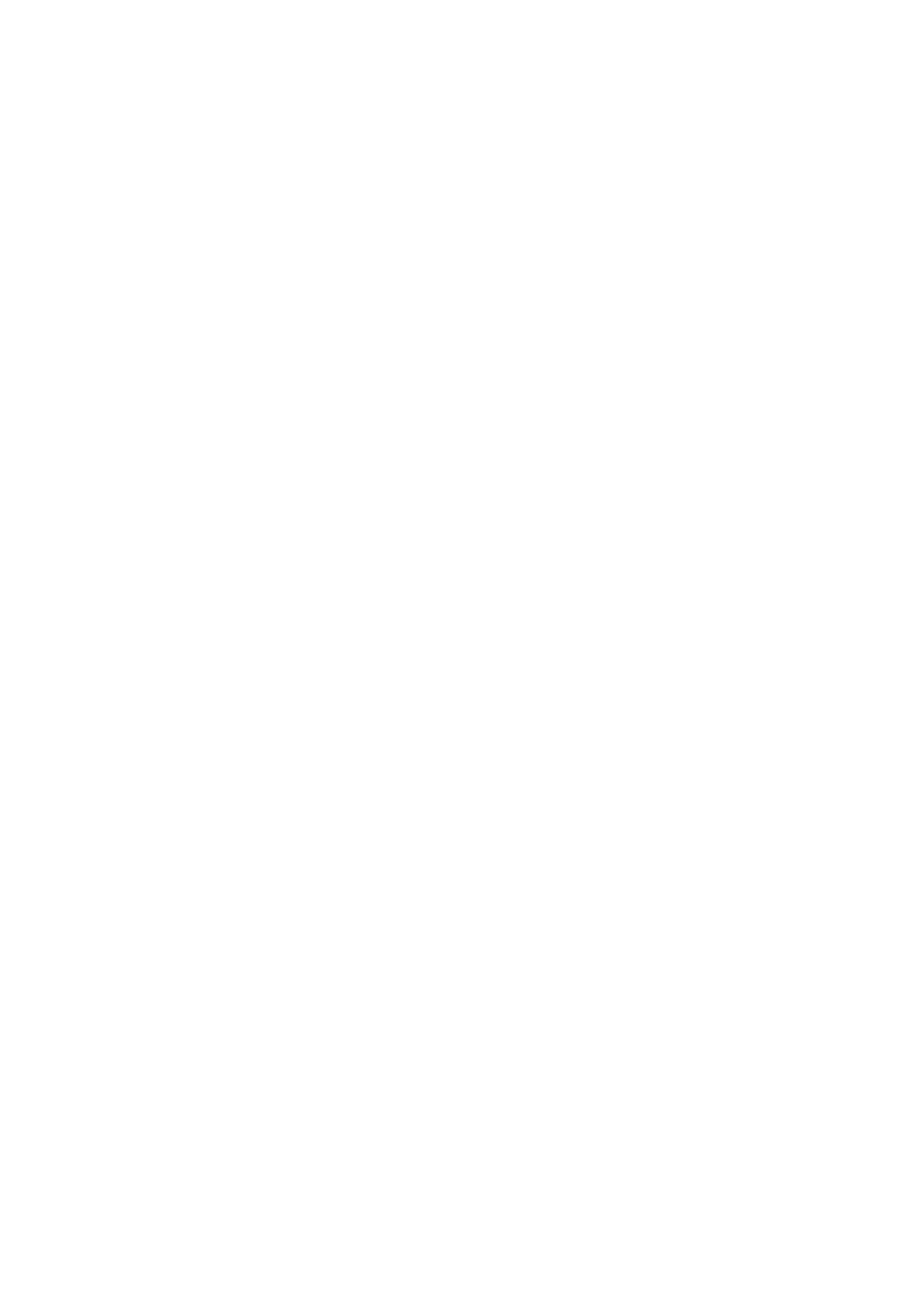# **Market risk premium issues in the QCA's draft report for Seqwater**

| 1            | <b>Executive summary</b>                                         | 3                |  |  |
|--------------|------------------------------------------------------------------|------------------|--|--|
| 1.1          | Instructions                                                     | 3                |  |  |
| 1.2          | Primary conclusions                                              | 3                |  |  |
| $\mathbf{2}$ | Implications of the QCA's approach to the market risk<br>premium | 8                |  |  |
| 2.1          | Context                                                          | 8                |  |  |
| 2.2          | Implications of the QCA's approach to MRP                        |                  |  |  |
| $\mathbf{3}$ | 14<br><b>Prevailing estimates of the market risk premium</b>     |                  |  |  |
| 3.1          | <b>Current QCA estimates</b>                                     | 14               |  |  |
| 3.2          | Relative weights                                                 | 14               |  |  |
| 3.3          | Survey estimates                                                 | 15 <sub>15</sub> |  |  |
| 3.4          | Cornell (DGM) estimates                                          | 18               |  |  |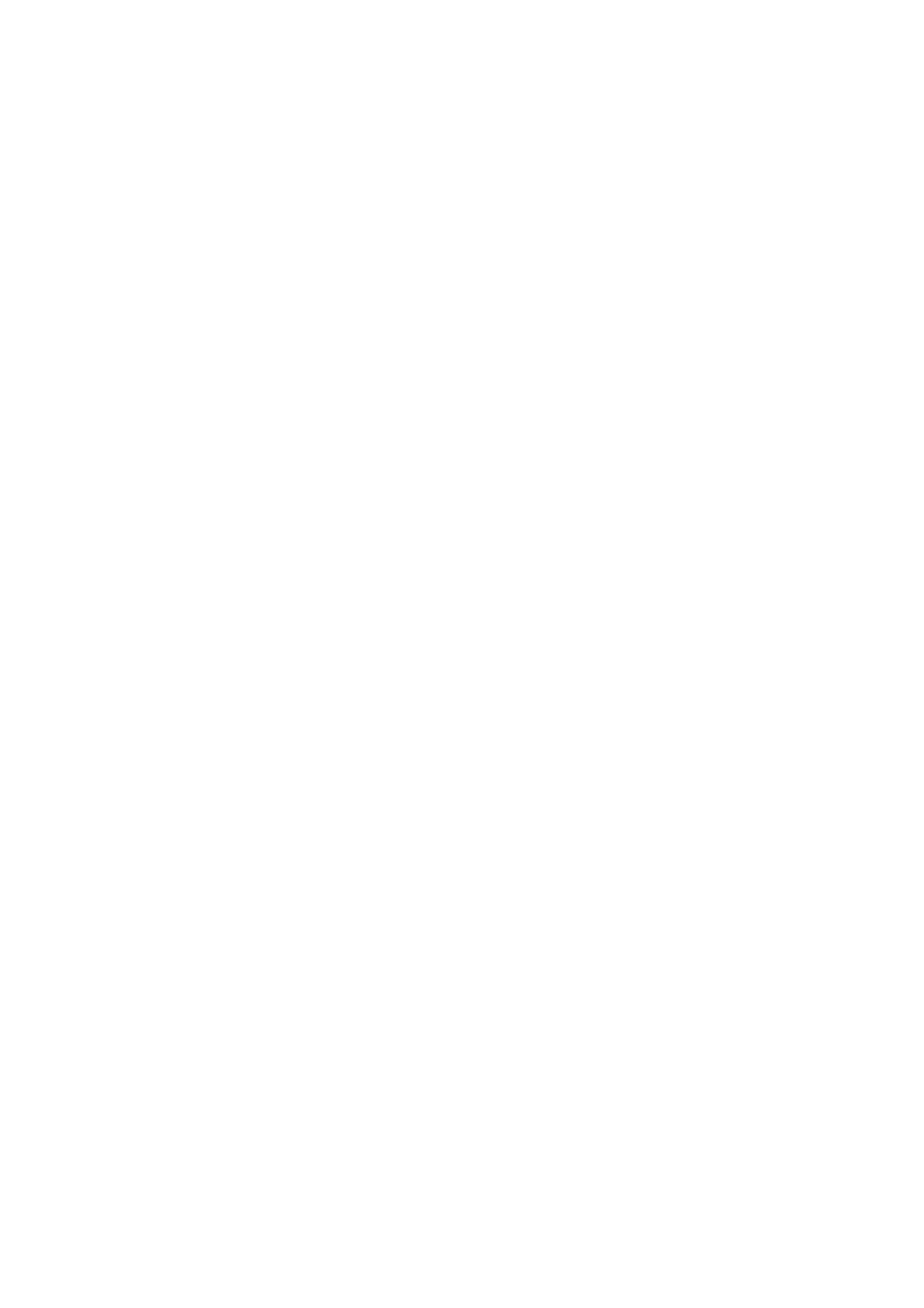## <span id="page-4-0"></span>**1 Executive summary**

### <span id="page-4-1"></span>**1.1 Instructions**

1 Frontier Economics has been engaged by Seqwater to provide expert advice in relation to the estimation of the market risk premium (MRP) within the regulatory framework used by the Queensland Competition Authority (QCA).

- 2 Specifically, we have been asked to provide our views about:
	- a. The approach proposed in the Draft Report for Seqwater, where the QCA adopts an estimate of the MRP below what it considers to be the best available estimate that is commensurate with the prevailing financial market conditions; and
	- b. The best available estimate of the MRP, having regard to the framework and estimation methods employed by the QCA.

### <span id="page-4-2"></span>**1.2 Primary conclusions**

### **1.2.1 Setting the MRP within an incentive-based regulatory framework**

3 Our view is that the regulator should set the allowed return equal to what it considers to be appropriate in the prevailing market conditions.

- 4 The QCA operates within a standard incentive-based regulatory framework. Such a framework requires (among other things) that investors are provided with a return that provides them with appropriate compensation for the risk involved. If a regulator sets the allowed return below what it considers to be appropriate in the prevailing market conditions, there are important implications for economic efficiency, pricing signals, and investment incentives.
- 5 In its submission to the QCA, Seqwater accepted that the QCA would set the MRP to 6.5% as it had done in every decision in all market conditions since  $2014.<sup>1</sup>$
- 6 Seqwater concluded that the 6.5% figure was inadequate and provided evidence that the best available estimate of the MRP was above 6.5%. Seqwater also submitted that it does not agree with the QCA's approach to estimating the MRP and noted that it looked forward to participating when the QCA next reconsidered its approach to the MRP – with a view to producing an estimate that was properly consistent with the prevailing market conditions.<sup>2</sup>
- 7 Rather than revising its approach to the MRP through a broad consultative approach (as other regulators have done and as the QCA did in its 2014 Market

<sup>1</sup> Seqwater, 2017, Submission Part B, p. 57.

<sup>2</sup> Seqwater, 2017, Submission Part B, p. 57.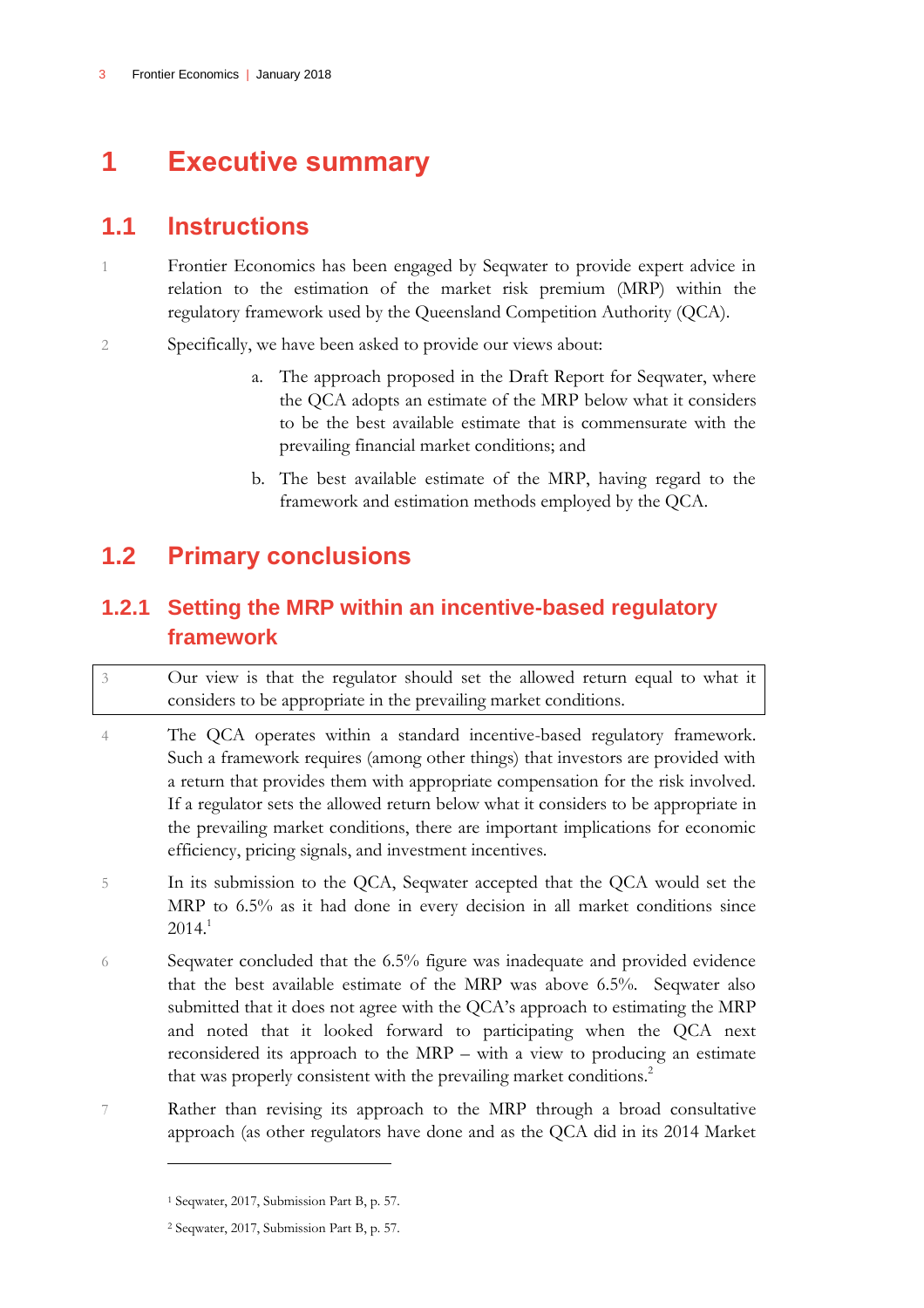Parameters Decision), the QCA has proposed a number of fundamental changes to its MRP approach in draft decisions for individual businesses. These changes include:

- a. Changing the definition of the MRP, so it is no longer interpreted as a premium to the 10-year risk-free rate but as a premium to the 3-year or 4-year risk-free rate (whatever is the length of the relevant regulatory period);
- b. Changing the relative weights applied to the various approaches used to estimate the MRP; and
- c. Introducing new evidence and updating existing evidence.
- 8 In its Draft Report for Seqwater, the QCA proposes to set the allowed MRP to 6.5% even though it considers the best available estimate to be  $7\%$ .

9 In our view, a number of problems arise when a regulator sets a parameter below the figure that it considers to be appropriate and commensurate with the prevailing market conditions:

### **a. Inconsistent with incentive-based regulation.**

Just as it would be inappropriate for a regulator to conclude that "We'll allow an MRP above our best estimate because that is what the regulated firm says it needs," it would be equally inappropriate for a regulator to conclude that "We'll allow an MRP below our best estimate because the regulated firm will accept that." In both cases, the allowed return is not what the regulator considers to be an appropriate return that is commensurate with the risks involved. In both cases, economic efficiency is violated and pricing and investment signal distortions flow through the economy.

### **b. Inconsistent with the approach to the risk-free rate.**

The Draft Report contains an updated estimate of the risk-free rate, higher than the figure that Seqwater submitted. The higher figure was used on the basis that the risk-free rate is a timevarying parameter, so an updated estimate that is commensurate with the prevailing market conditions should be used. We see no reason why the same approach should not be applied to the MRP, which the QCA also considers to be a time-varying parameter that changes with financial market conditions.<sup>4</sup>

### **c. Introduction of bias**

A downward bias will be introduced if the regulator always adopts the lower of (a) what it considers to be the best available estimate,

<sup>3</sup> QCA, 2017, Seqwater Draft Report, p. 57.

<sup>4</sup> QCA Market Parameters Decision, p. 81.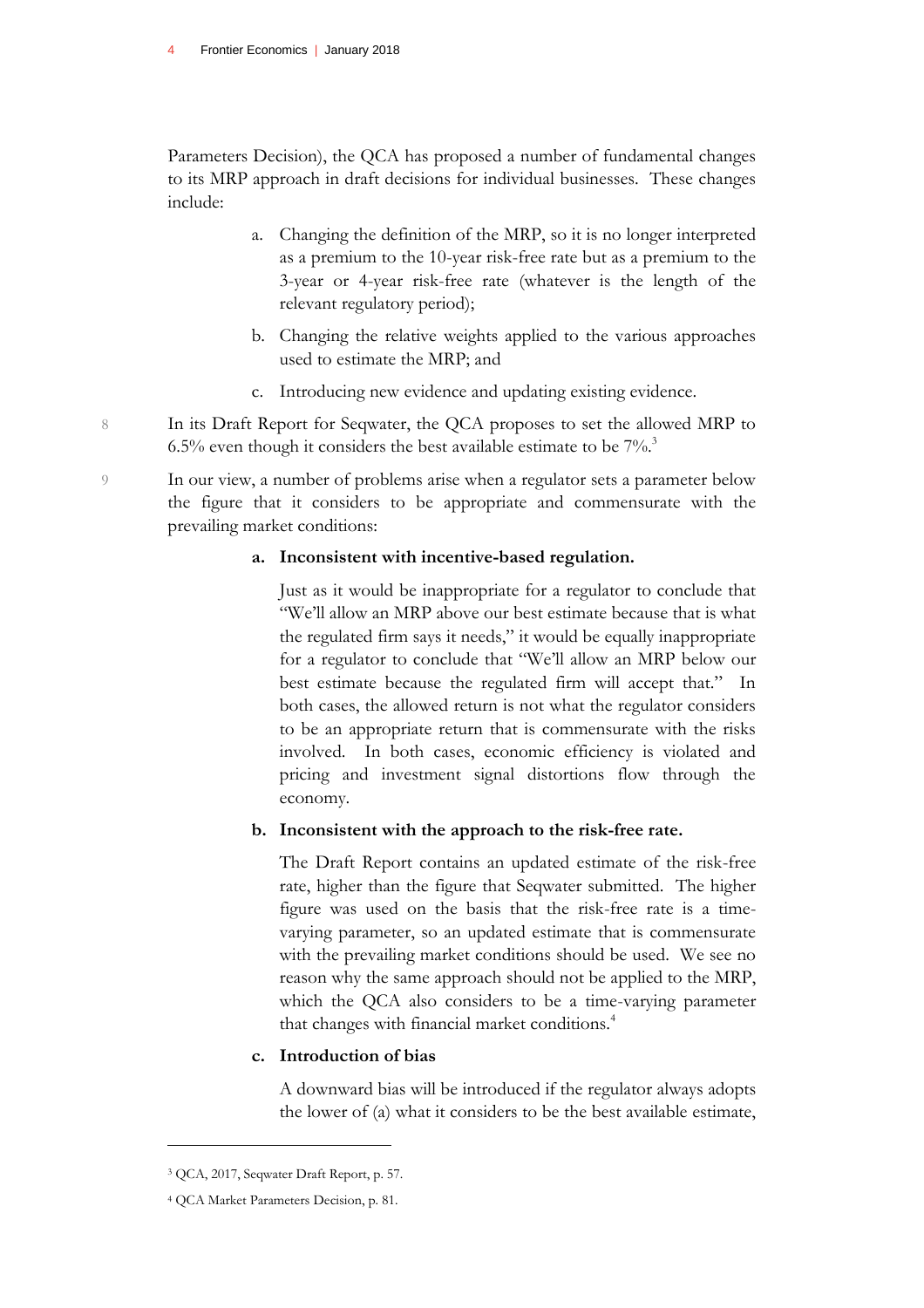and (b) what the regulated business might be willing to accept in the short run.

### **d. Incentive for ambit claims**

Regulated businesses will have an incentive to always overstate parameters to ensure that they receive any uplift in the event that the regulator is considering an unannounced review of a market parameter within the context of their individual regulatory process.

### **1.2.2 Prevailing estimates**

10 Our view is that the QCA's current MRP estimate of 7.0% is conservatively low in a number of respects, so that an MRP of at least 7% should be adopted.

11 In Section 3 of this report we consider a number of steps that the QCA takes in its estimation process that (a) are contrary to standard regulatory and commercial practice, and (b) have the effect of reducing its MRP estimate.

### *Relative weights*

### **Siegel approach**

- 12 The QCA affords material weight to its "Siegel" approach. In our view, the Siegel approach is unreliable and inappropriate and should not be afforded material weight. In particular, it is unorthodox to revise the historical data by:
	- a. Identifying which historical events would have been expected by investors at the time, and which would have been unexpected by investors at the time; and
	- b. Making an adjustment to convert the data into what one considers it would have looked like if the unexpected events had not occurred.

This is because there is no objective standard by which particular historical data periods may be said to be unexpected and therefore in need of "adjustment."

### **Relative weight to Wright approach**

13 In its UT5 Draft Decision, the QCA notes that it has attempted to test the Ibbotson/Siegel and Wright assumptions and concludes that there is no significant difference between the two. $5$  However, the QCA applies almost three times as much weight to the Ibbotson/Siegel approach as to the Wright approach.

### *Survey estimates*

 $\overline{a}$ 

### **Adjustment for imputation credits**

<sup>5</sup> QCA, 2017, UT5 Draft Decision, p. 493.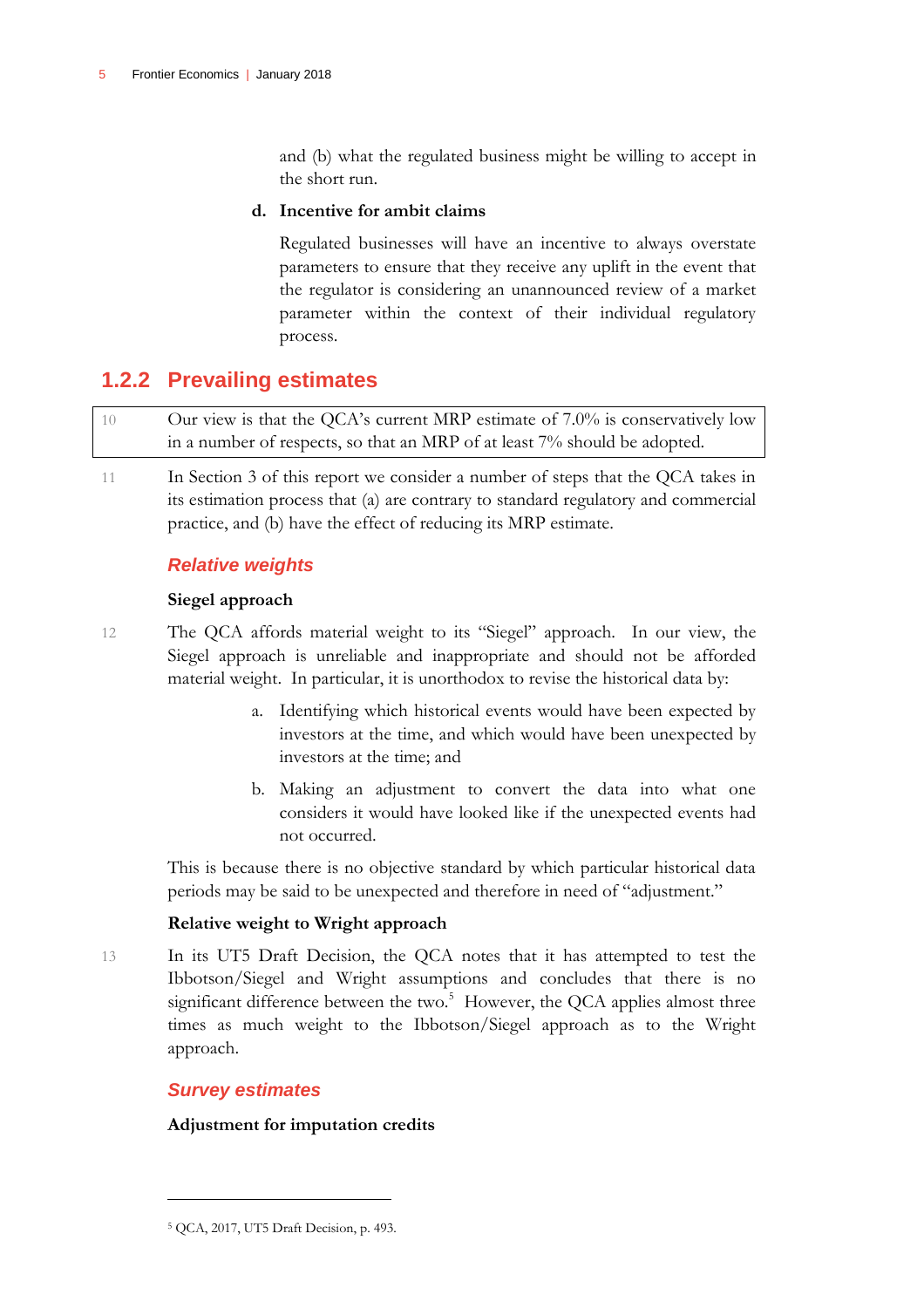14 Every other approach that the QCA uses to estimate the MRP has been adjusted to reflect the QCA's assumed value of imputation credits. $6$  That is, all other approaches produce *with-imputation* estimates of the MRP. However, for the survey approach, the QCA uses an average of its with-imputation and withoutimputation estimates.

### **Adjustment for the term of the risk-free rate**

- 15 In the 2014 Market Parameters Decision, the QCA assumed (reasonably in our view) that survey respondents supply a MRP estimate relative to the long-term (e.g., 10-year) government bond yield. It now interprets survey responses as though they have been provided relative to short-term government bond yields on the basis that some respondents "might even" do this.<sup>7</sup>
- 16 However, both of the surveys that the QCA uses contain clear evidence that respondents are providing MRP estimates relative to a 10-year risk-free rate or even higher figure.

### **Adjustment for margin to risk-free rate**

17 Both of the surveys that the QCA considers indicate that respondents use a riskfree rate materially in excess of that adopted by the QCA. However, that evidence receives no weight in the QCA's process.

### **Introduction of the KPMG survey**

- 18 The QCA has previously relied on the Fernandez surveys. The Fernandez estimate has recently increased and the QCA has reduced the weight afforded to it.
- 19 The QCA's consultant suggests that the higher figure may not be a reflection of the change in market conditions but *may* be the subject of a computation error, typo or transcription error.<sup>8</sup>
- 20 The QCA also notes that the recent Fernandez survey has only 26 respondents. However, the sample sizes for 2009 to 2012 (i.e., prior to the Market Parameters Decision) were 23, 21, 40 and 17, respectively.

### *Cornell (DGM) estimates*

### **Discretionary downward adjustments**

21 In a previous report submitted to the QCA, we set out a number of discretionary adjustments that the QCA makes when constructing its Cornell DGM estimates of the MRP, explaining why we consider that those special adjustments are unwarranted.<sup>9</sup> The key adjustments are:

<sup>6</sup> That is, a gamma of 0.46.

<sup>7</sup> QCA, 2017, UT5 Draft Decision, p. 477, emphasis added.

<sup>8</sup> Lally (2017), p. 20.

<sup>9</sup> Frontier Economics, 2017, An updated estimate of the market risk premium, September.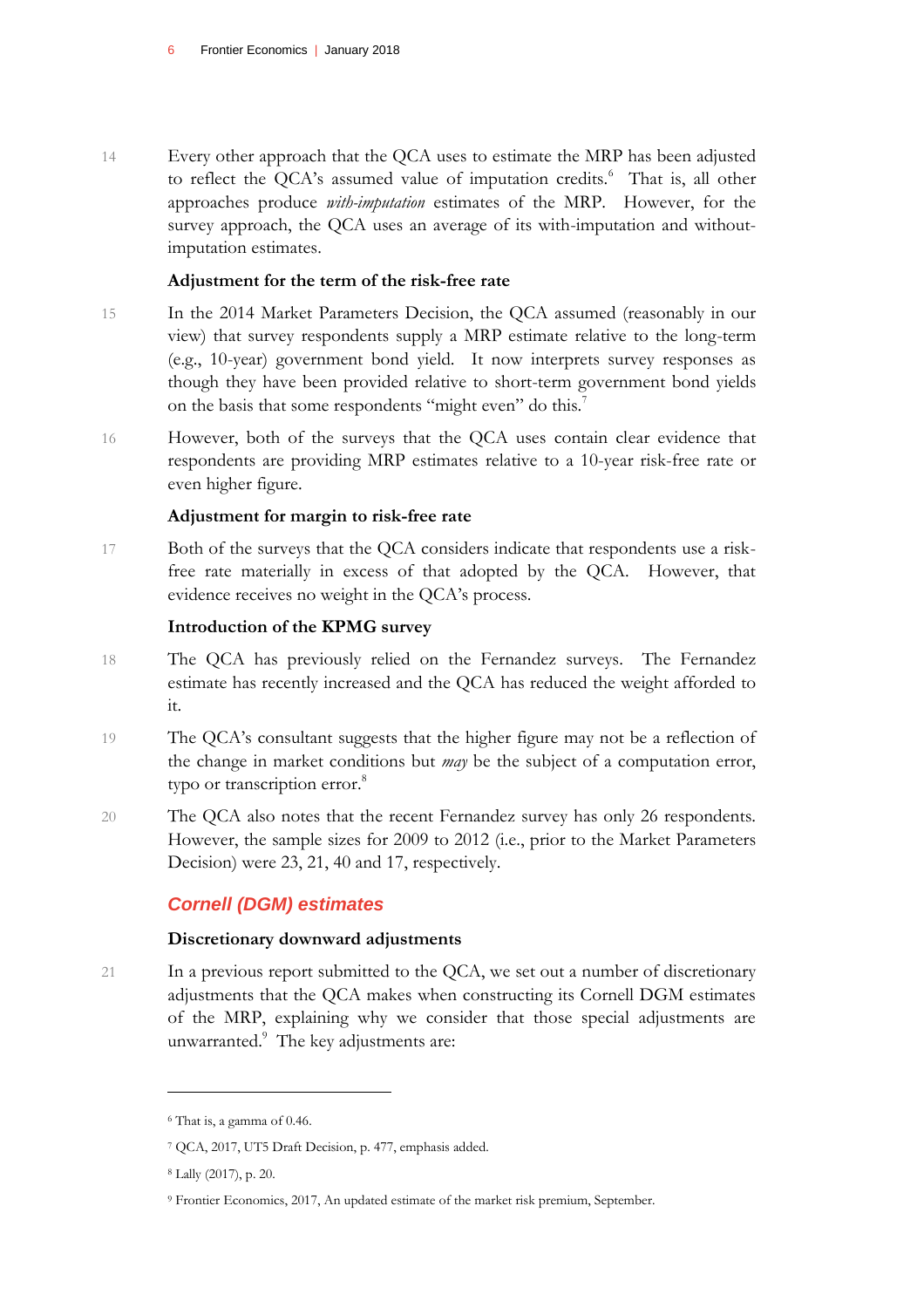- a. The QCA makes a reduction of  $0.5\%$ ,  $1.0\%$  and  $1.5\%$  to its estimate of long-run GDP growth; and
- b. The QCA assumes that investors have two different required returns on equity, an 11.8% required return on all cash flows beyond year 10 and a lower required return on all cash flows before year 10.
- 22 In addition to those discretionary downward adjustments, there are two more reasons that arise in relation to the QCA's most recent estimates.

### **The QCA has not updated its long-run mean estimate**

23 When implementing its Cornell approach, the QCA has updated all aspects of the data, but has left its estimate of the expected 10-year government bond yield frozen at 2013 levels, which has the effect of materially reducing the MRP estimate.

### **The Cornell DGM estimate is computed relative to the 10-year risk-free rate**

- 24 The QCA estimates the MRP relative to the 4-year government bond yield for all other MRP approaches, but relative to the 10-year yield for its Cornell approach.
- 25 The effect of the inconsistency is made clear when considering how this information is used within the CAPM, as shown in Figure 3 below.

### Figure 1: Inconsistency in QCA approach to Cornell MRP estimate



26 In the current market conditions, this inconsistency results in the MRP estimate being biased downwards by more than 0.5%.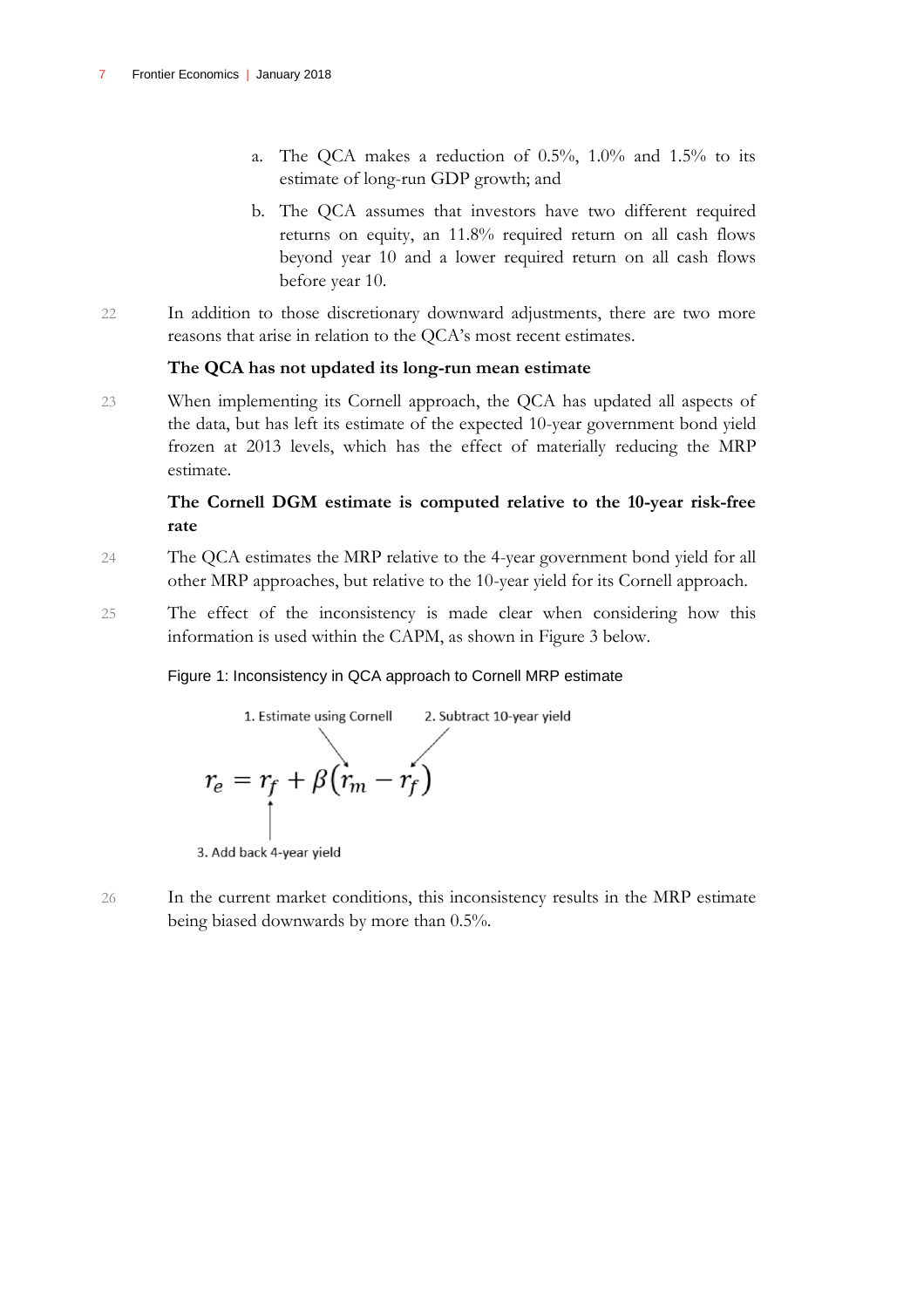## <span id="page-9-0"></span>**2 Implications of the QCA's approach to the market risk premium**

### **2.1 Context**

#### <span id="page-9-1"></span>*Seqwater submission*

28 Seqwater submitted an MRP of 6.5% on the basis that it:

Aligns with the QCA's 2014 Market Parameters Decision and all subsequent QCA decisions.<sup>10</sup>

29 The submission clearly stated that Seqwater does not agree with the QCA approach to estimating the MRP and that it considered the QCA's 6.5% figure to be inconsistent with the prevailing market conditions and with the observed commercial practice:

> We have adopted, but do not agree with, the QCA's approach to estimating the MRP. For future reviews we will consider submitting an estimate based on what we consider are superior and more robust methodologies. In doing so, we will seek to obtain an estimate that is properly commensurate with the prevailing market conditions, and which is more consistent with the observed commercial practice.<sup>11</sup>

30 The Seqwater submission went on to document that key concerns are that the QCA's approach of applying an effectively constant MRP is (a) inconsistent with that parameter varying over different financial market conditions and (b) produces volatility in allowed returns and customer prices:

> …we are concerned that the QCA's approach produces an effectively constant MRP estimate in all market conditions. In our view, the MRP is a parameter that varies over different market conditions – it is unlikely that investors would require the same premium for risk during a prolonged economic expansion as they would during a financial crisis – yet that is what the QCA's approach suggests. The result of the QCA's approach is higher volatility in allowed returns (as they vary one-for-one with changes in government bond yields) and consequently higher volatility in customer prices.<sup>12</sup>

31 The Seqwater submission included a report from Frontier Economics,<sup>13</sup> which concluded that the MRP is a parameter that varies over different financial market conditions and should be updated from time to time to reflect the prevailing market conditions:

> We consider that the MRP is a parameter which changes over time with changes in conditions in financial markets. Therefore, the MRP should be

<sup>10</sup> Seqwater, 2017, Submission Part B, p. 57.

<sup>11</sup> Seqwater, 2017, Submission Part B, p. 57.

<sup>12</sup> Seqwater, 2017, Submission Part B, p. 57.

<sup>13</sup> Frontier Economics, 2017, The weighted-average cost of capital for Seqwater, July.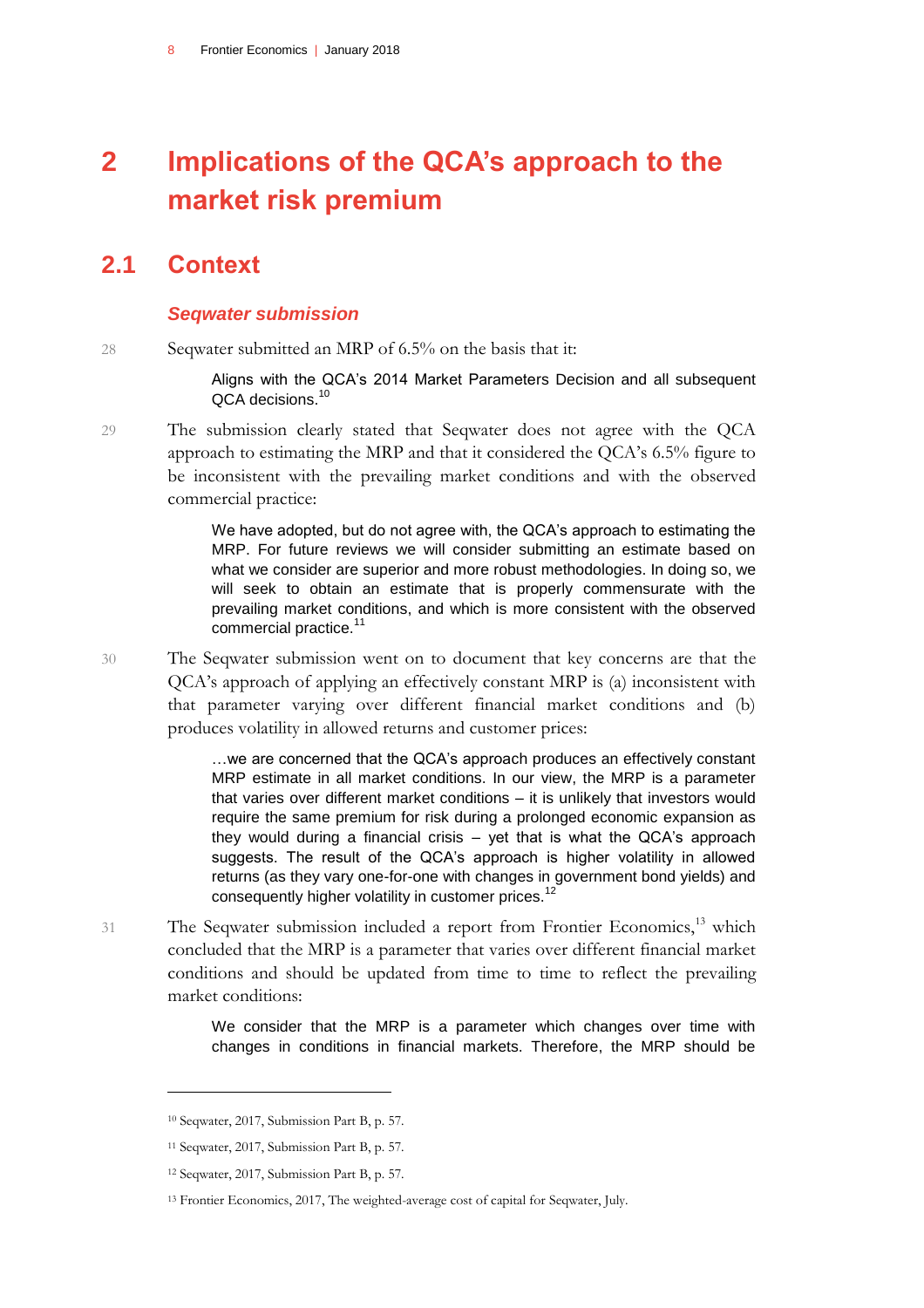informed by the latest available evidence and should not be fixed to a figure that was derived from evidence that is now more than three years out of date.<sup>14</sup>

32 After reviewing the updated evidence, Frontier Economics (2017) concluded that:

> …all of the QCA's methods which are capable of changing to reflect the prevailing market conditions now indicate a materially higher MRP since the QCA first adopted the 6.5% figure…We are of the view that the current evidence supports a market risk premium above 6.5%.<sup>15</sup>

33 In summary, the Seqwater submission was clear about the fact that Seqwater considered a 6.5% MRP to be inadequate in the financial market conditions at the time of the submission. The Seqwater submission also provided the QCA with updated evidence to support the contention that the MRP had risen since the 2013 data that was the basis for the Market Parameters Decision, reproduced in Figure 2 below.



```
Figure 2: Evolution of QCA MRP evidence
```
34 In its submission, Seqwater accepted that the QCA would set the MRP to 6.5% as it had done in every decision in all market conditions since 2014.

#### *QCA Draft Report*

35 In its 2017 Draft Report, the QCA begins by noting that the Seqwater submission had accepted that a 6.5% MRP would be used, consistent with the QCA's 2014 Market Parameters Decision and all subsequent decisions up to the time of the submission:

> The MRP is the additional return that an equity investor requires to be compensated for the risk of investing in a market portfolio of risky assets

*Source: Frontier Economics (2017), p. 17.*

<sup>14</sup> Frontier Economics (2016), p. 9.

<sup>15</sup> Frontier Economics (2016), pp. 16-17.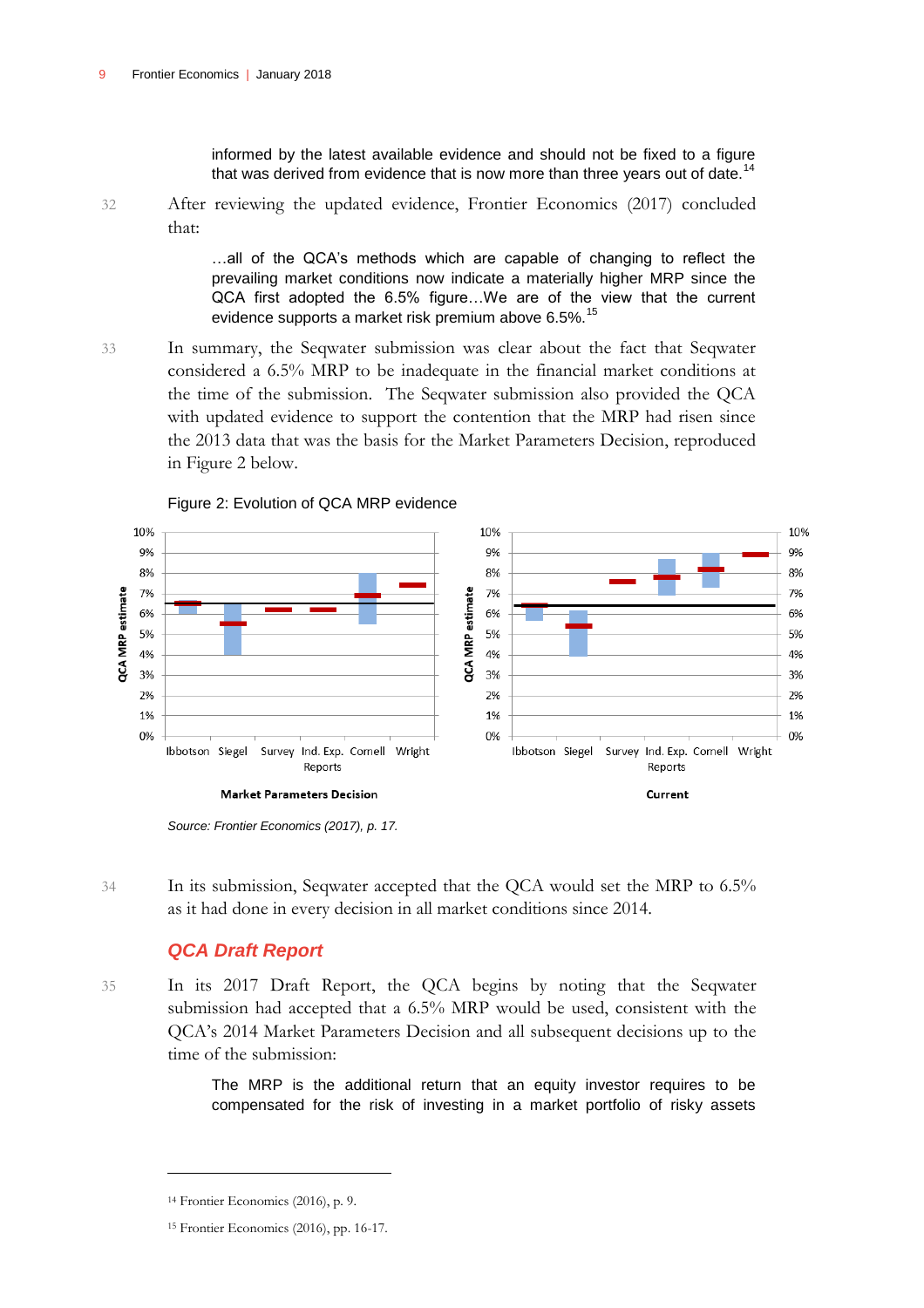against purchasing a risk-free asset. Seqwater proposed a MRP of 6.5 per cent based on the QCA's past decisions.<sup>16</sup>

36 The Draft Report goes on to note that the QCA has updated its MRP estimates and now considers that a 7% MRP best reflects the prevailing market conditions:

> We updated our MRP estimation methods for recent data, and assessed each resulting estimate on the basis of the relative strengths and weaknesses of the underlying method. In coming to a point estimate, we took these considerations into account and exercised our judgement. Our conclusion is that the best empirical estimate of the MRP is 7.0 per cent at this time.<sup>17</sup>

37 The Draft Report then compares the "equity premium"<sup>18</sup> from the Seqwater submission to the QCA's current best estimate of the appropriate equity premium:

> We have assessed Seqwater's proposed equity premium  $(4.98 \text{ per cent}^{19})$ against an equity premium that reflects our best empirical estimates of each parameter (5.39 per cent<sup>20</sup>) in the context of our overall approach to this review. An appropriate. $21$

38 The Draft Report concludes that the lower (6.5%) MRP should be used:

As Seqwater's proposed equity premium is lower than our estimate of the benchmark equity premium, we consider it is consistent with the aim of protecting consumers from monopoly pricing. We also consider that it is consistent with the promotion of efficient investment because

- as a monopoly business, we expect Seqwater would propose a cost of equity (as part of an overall WACC) that provides sufficient incentives to invest.
- $\bullet$  it is within the range of recent regulatory decisions.<sup>22</sup>

### <span id="page-11-0"></span>**2.2 Implications of the QCA's approach to MRP**

39 This sub-section of the report considers the implications of the Draft Report's approach to MRP. Specifically, we consider the implications of the QCA maintaining the 6.5% figure for MRP in circumstances where the QCA itself considers that a 7% figure is commensurate with the prevailing financial market conditions.

<sup>16</sup> QCA, 2017, Seqwater Draft Report, p. 54.

<sup>17</sup> QCA, 2017, Seqwater Draft Report, p. 54.

<sup>&</sup>lt;sup>18</sup> The product of the equity beta and MRP. The Seqwater submission and QCA consultant report and QCA Draft Report all agree on an equity beta of 0.77. Consequently, the equity premium is obtained by multiplying the MRP by 0.77.

<sup>&</sup>lt;sup>19</sup> 0.77  $\times$  6.5%. There appears to be some rounding in the QCA's calculation.

 $20\;0.77\times7.0\%$ .

<sup>21</sup> QCA, 2017, Seqwater Draft Report, p. 54.

<sup>22</sup> QCA, 2017, Seqwater Draft Report, p. 57.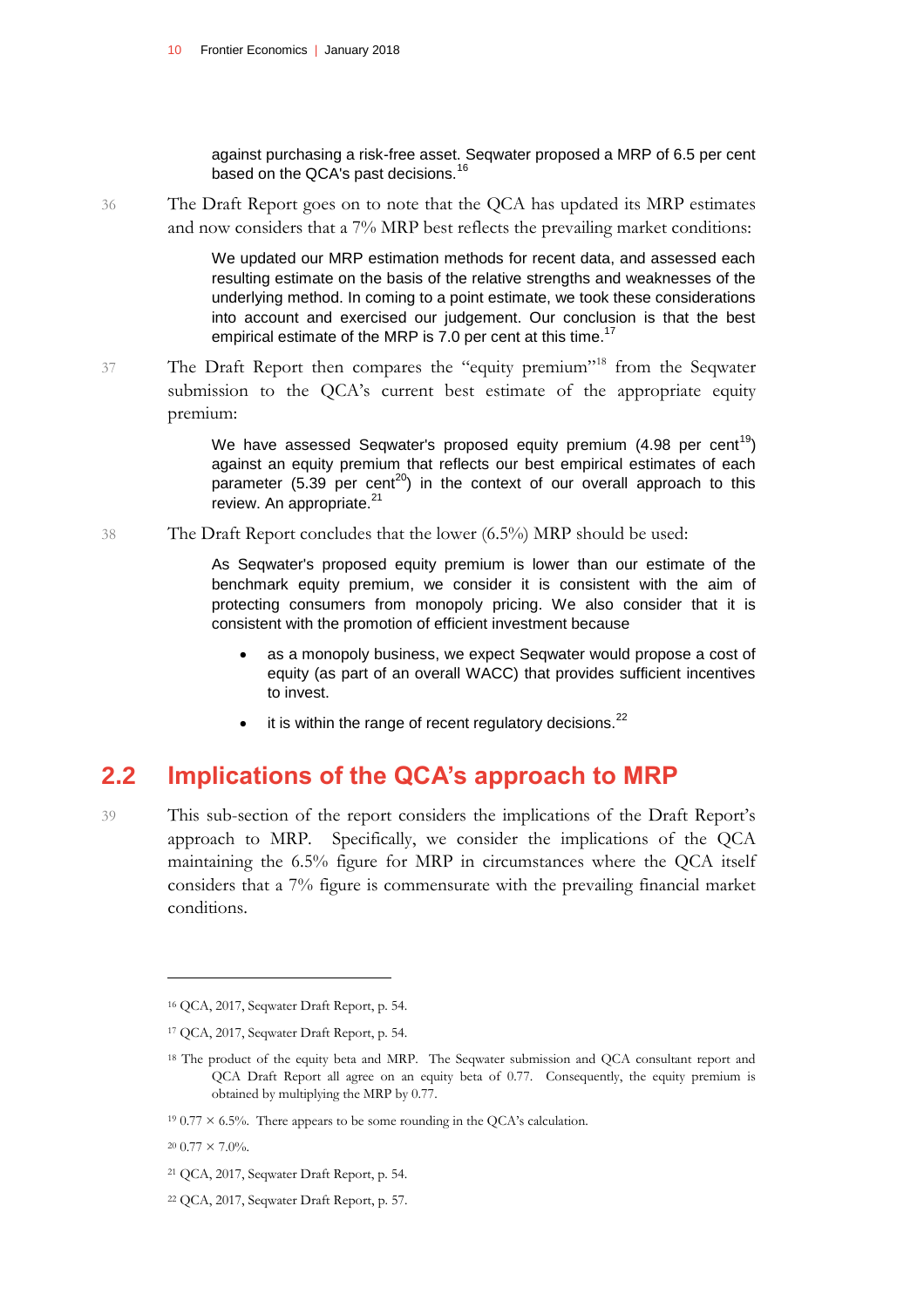### *Incentive based regulation*

- 40 The foundation of incentive-based regulation is that the regulatory allowance is set equal to the benchmark efficient cost of capital. This approach ensures that customers pay an economically efficient price and that investors receive an appropriate normal return on capital. It also ensures that prices create appropriate incentives for efficient investment.
- 41 In this regard, the QCA Act requires that prices should:

…generate expected revenue for the service that is at least enough to meet the efficient costs of providing access to the service and include a return on investment commensurate with the regulatory and commercial risks involved. $^{23}$ 

- 42 The QCA's longstanding practice has been to reduce submitted parameters where it considers that the submission would result in an allowed return that is too high. But incentive-based regulation equally requires that a submitted parameter should be increased where the regulator considers it is too low. That is, the regulator should set the allowed return that it considers to be appropriate and commensurate with the prevailing financial market conditions.
- 43 In summary, just as it would be inappropriate for a regulator to conclude that "We'll allow an MRP above our best estimate because that is what the regulated firm says it needs," it would be equally inappropriate for a regulator to conclude that "We'll allow an MRP below our best estimate because the regulated firm will accept that." In both cases, the allowed return is not what the regulator considers to be an appropriate return that is commensurate with the risks involved. In both cases, economic efficiency is violated and pricing and investment signal distortions flow through the economy.
- 44 Just as a regulator will disallow a parameter that it considers to be too high, it should also reject submissions that it considers to be too low. For example, an independent economic regulator should look through an asset owner that may be willing to accept sub-normal returns for a period (e.g., motivated by immediate political considerations rather than long-term economic efficiency) and set an allowed return that it considers to be economically efficient and commensurate with the risks involved in the prevailing market conditions.

### *Inconsistency with the approach to the risk-free rate*

- 45 In relation to the risk-free rate, Seqwater submitted a figure of 1.84%, being the yield on 3-year Commonwealth Government bonds at the time of the submission. The Draft Report set the risk-free rate to 2.07%, based on updated data available at the time of that report.
- 46 That is, the Draft Report recognises that the risk-free rate is a time-varying parameter that moves up and down as financial market conditions change. Even though Seqwater submitted a lower figure, the Draft Report adopted a higher figure because that higher figure was commensurate with the prevailing conditions in the market at the time.

<sup>23</sup> QCA Act (1977), s 168A(a).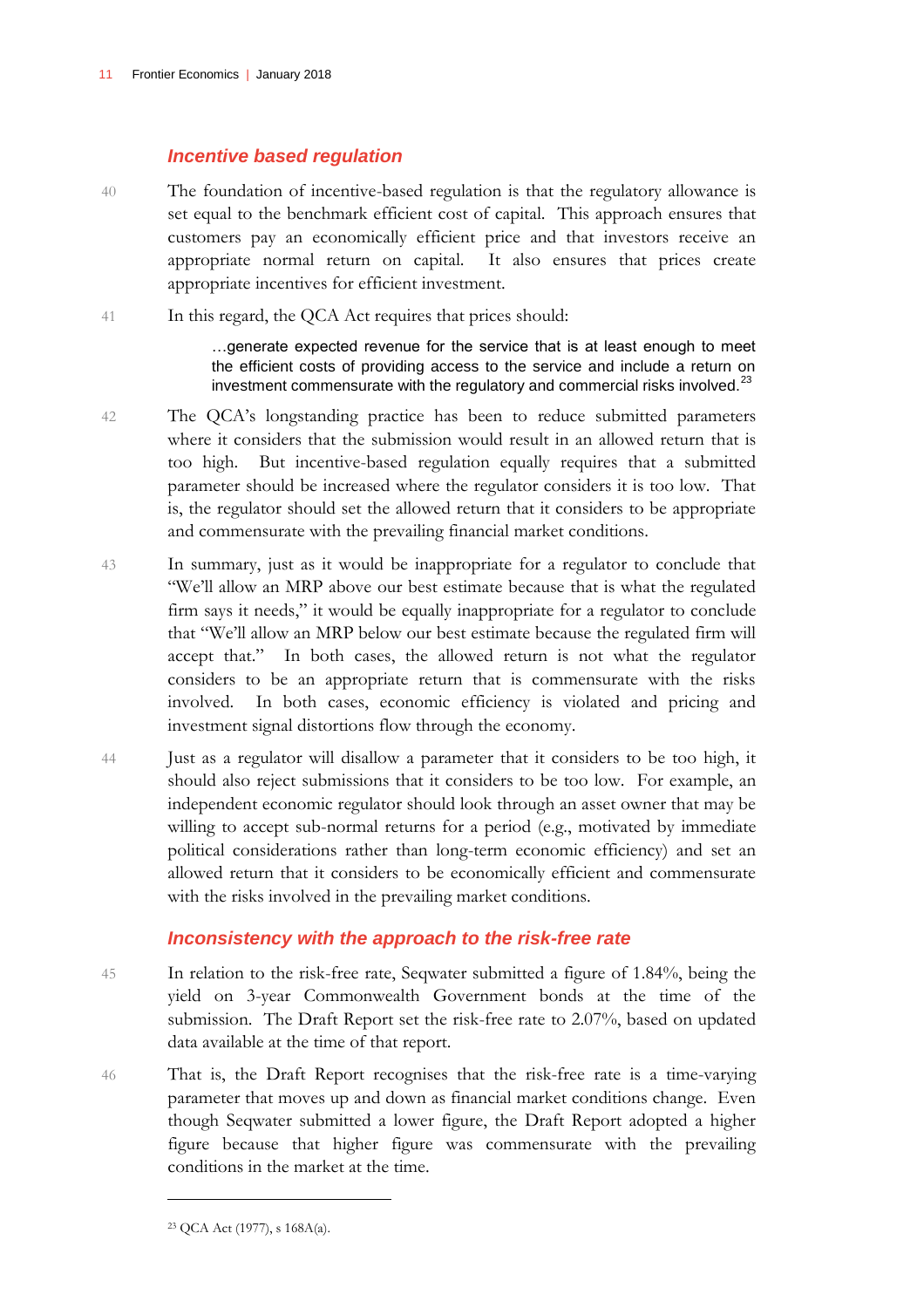47 Regulators, including the QCA, have recognised that the MRP is a time-varying parameter that changes with the prevailing financial market conditions. For example, the Australian Energy Regulator (AER) has stated that:

> Evidence suggests the MRP may vary over time. In their advice to the AER, Professor Lally and Professor Mackenzie and Associate Professor Partington have expressed the view that the MRP likely varies over time.<sup>24</sup>

48 The QCA has also stated that:

...the market risk premium is forward-looking,<sup>25</sup>

which implies that the MRP changes with market conditions, and specifically that:

...the market risk premium varies over time.<sup>26</sup>

- 49 Of course, the mere fact that the QCA now considers the MRP to be  $7\%$ whereas it was previously 6.5% indicates that it must be a time-varying parameter.
- 50 Thus, consistency would require that both time-varying parameters (risk-free rate and MRP) should be updated to reflect the prevailing market conditions at the time of the decision.

### *Asymmetry in allowed returns introduces a bias*

- 51 The Draft Report considers that the best estimate of the MRP that is commensurate with the prevailing market conditions is 7%, but then adopts the lower 6.5% figure on the basis that the lower figure must be adequate if the regulated business submitted it. In our view, there are two problems with this reasoning:
	- a. As set out above, Seqwater's submission clearly indicated it did *not* consider the 6.5% figure to be adequate; and
	- b. The approach adopted in the draft decision introduces an asymmetry into the setting of allowed returns.
- 52 In terms of the asymmetry point, there are two possible perspectives:
	- a. If the regulator considers that the regulated firm *knows* the true value of a parameter (i.e., the firm knows what return its investors require), whereas the regulator can only produce a noisy estimate, then it would be reasonable for the regulator to adopt the submitted value. But this would apply whether the submitted value was above or below the regulator's estimate. If the regulator always adopted the lower of the submitted value and its own estimate, it would be (statistically) more likely to adopt its

<sup>24</sup> AER (2013), Rate of Return Guideline: Explanatory Statement, p. 91.

<sup>25</sup> QCA MRP Discussion Paper, p. 9.

<sup>26</sup> QCA Market Parameters Decision, p. 81.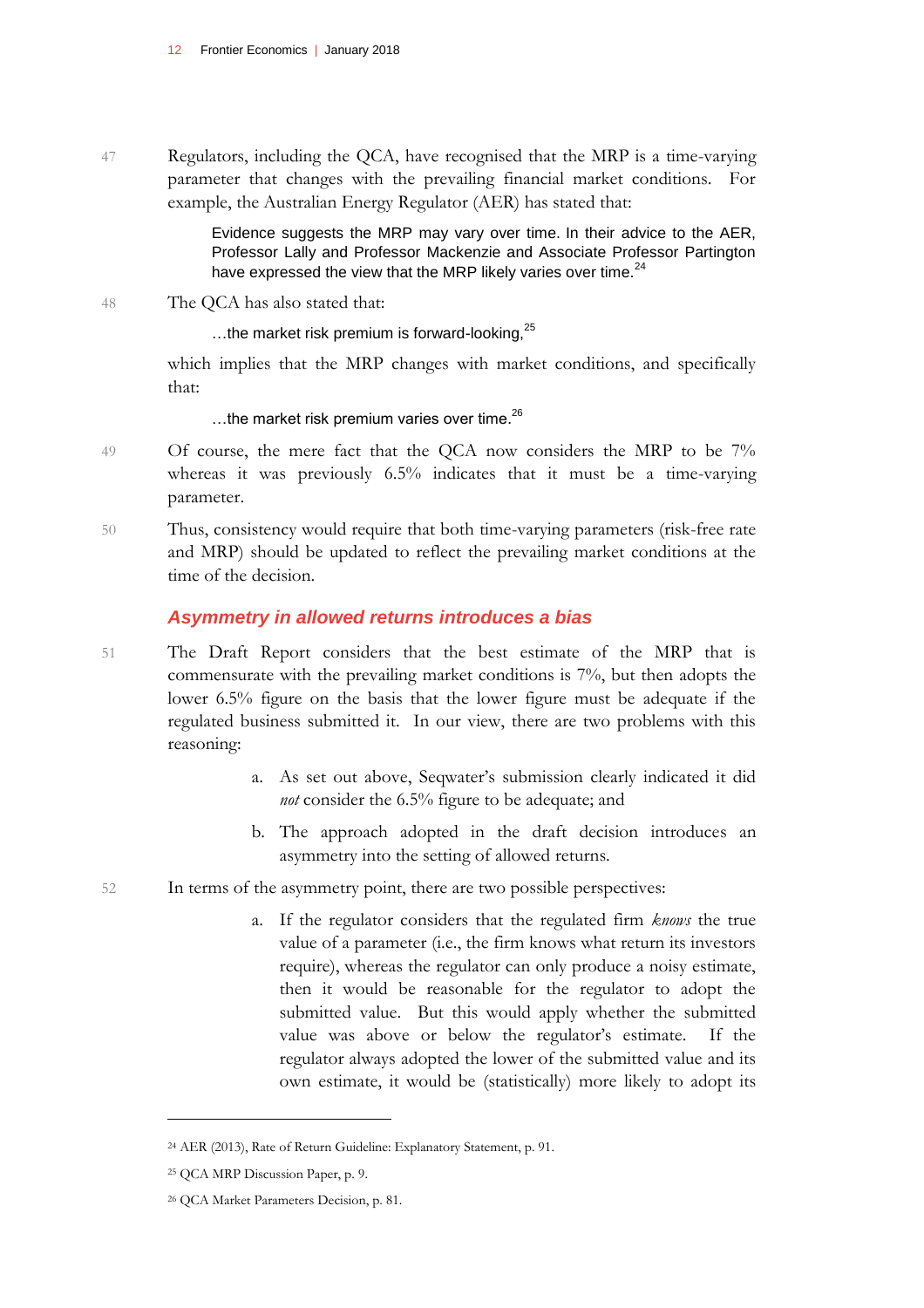own estimate where that estimate was downwardly mis-estimated, introducing a downward bias; and

b. In the more likely scenario in which the regulator considers that the regulated firm also produces a noisy estimate there are now two noisy estimates to choose between. If the regulator always adopts the lower of two noisy estimates, this will also (statistically) introduce a downward bias.

### *Incentive for ambit claims*

- 53 If a regulator adopts the approach of:
	- a. Replacing submitted parameters with lower figures when it considers the submission to be too high; and
	- b. Retaining submitted parameters when it considers them to be too low,

the obvious incentive is for regulated businesses to always submit inflated parameter estimates.

54 That is the only strategy that ensures that the regulated firm will receive the regulator's best estimate of each parameter. Otherwise, the regulated business may receive an allowance below the regulator's best estimate.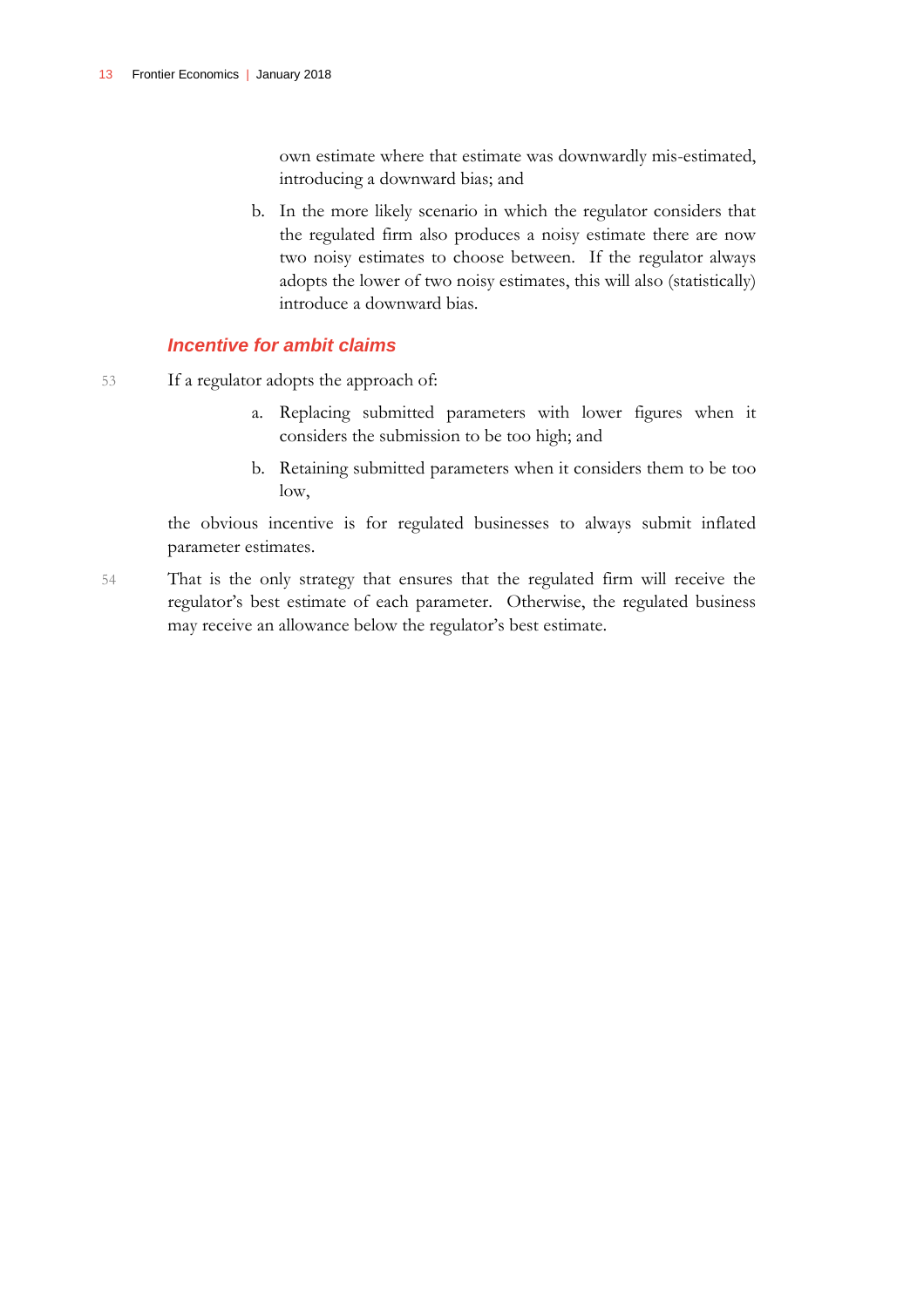## <span id="page-15-0"></span>**3 Prevailing estimates of the market risk premium**

### <span id="page-15-1"></span>**3.1 Current QCA estimates**

55 The Draft Report for Seqwater states that the QCA considers the best currently available estimate of the MRP to be 7.0%. The Draft Report contains no information about how that figure was calculated. However, an almost contemporaneous Draft Decision for Aurizon Network<sup>27</sup> sets out the derivation of a 7.0% MRP in that case, which is summarised in Table 1 below.

|                         | <b>Method</b> | <b>Point estimate</b> | Weight |
|-------------------------|---------------|-----------------------|--------|
| Ibbotson                |               | 6.6%                  | 25%    |
| Siegel                  |               | 5.9%                  | 15%    |
| Cornell                 |               | 6.4%                  | 25%    |
| Surveys                 |               | 7.0%                  | 20%    |
| Wright                  |               | 9.5%                  | 15%    |
| <b>Weighted average</b> |               |                       | 7.0%   |

### Table 1: Current QCA MRP estimates

*Source: QCA December 2017 UT5 Draft Decision, p. 83.*

56 In our view, the 7% figure is conservative in many respects. In a number of areas, the QCA has exercised its discretion in ways that (a) are contrary to standard regulatory and commercial practice, and (b) have the effect of reducing its MRP estimate. This section of the report sets out a number of examples. Our conclusion is that the relevant evidence supports an MRP of at least 7%.

### <span id="page-15-2"></span>**3.2 Relative weights**

57 In our view, there are a number of issues relating to the QCA's proposed weighting scheme, all of which tend to reduce the final estimate:

> a. **The Siegel approach is unreliable and inappropriate and should not be afforded material weight**.

As noted in our previous report:<sup>28</sup>

<sup>27</sup> QCA, 2017, Aurizon Network UT5 Draft Decision, December.

<sup>28</sup> Frontier Economics (2017), p. 9.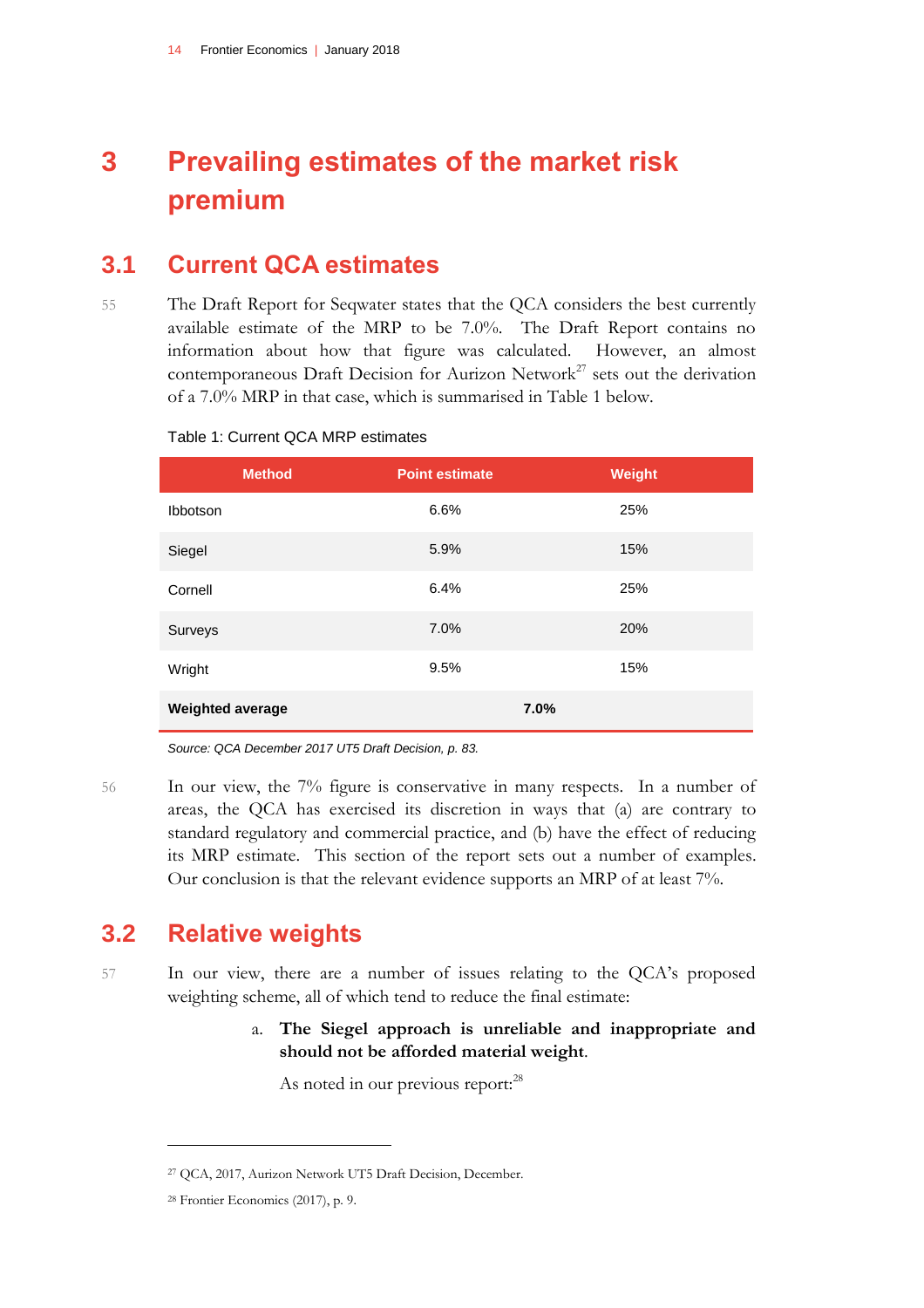- i. The "Siegel" approach is the QCA's own invention and is not used by regulators, practitioners or academics;
- ii. It is unorthodox to revise the historical data by:
	- 1. Identifying which historical events would have been expected by investors at the time, and which would have been unexpected by investors at the time; and
	- 2. Making an adjustment to convert the data into what one considers it would have looked like if the unexpected events had not occurred.

This is because there is no objective standard by which particular historical data periods may be said to be unexpected and therefore in need of "adjustment."

- iii. The data required to implement the Siegel approach is not available, requiring strong assumptions to be made; and
- iv. The Siegel paper is based on the notion that the high real government bond returns in the 1980s are expected to continue in the future. However, precisely the reverse has occurred.

### **b. The Ibbotson/Siegel approach receives disproportionate weight relative to the Wright approach**

The Ibbotson and Siegel approaches are based on the assumption that the MRP is constant in all market conditions, whereas the Wright approach is based on the assumption that the MRP varies over time indirectly with changes in the risk-free rate.

In its UT5 Draft Decision, the QCA notes that it has attempted to test the Ibbotson/Siegel and Wright assumptions and concludes that there is no significant difference between the two.<sup>29</sup>

However, the QCA applies almost three times as much weight to the Ibbotson/Siegel approach as to the Wright approach. Table 1 above shows that the Ibbotson and Siegel approaches receive a combined weight of 40% and that the Wright approach receives only 15% weight.

### <span id="page-16-0"></span>**3.3 Survey estimates**

- 58 In our view, there are a number of problems with the QCA's survey estimate, all of which tend to reduce that estimate:
	- a. **Adjustment for imputation credits**

<sup>29</sup> QCA, 2017, UT5 Draft Decision, p. 493.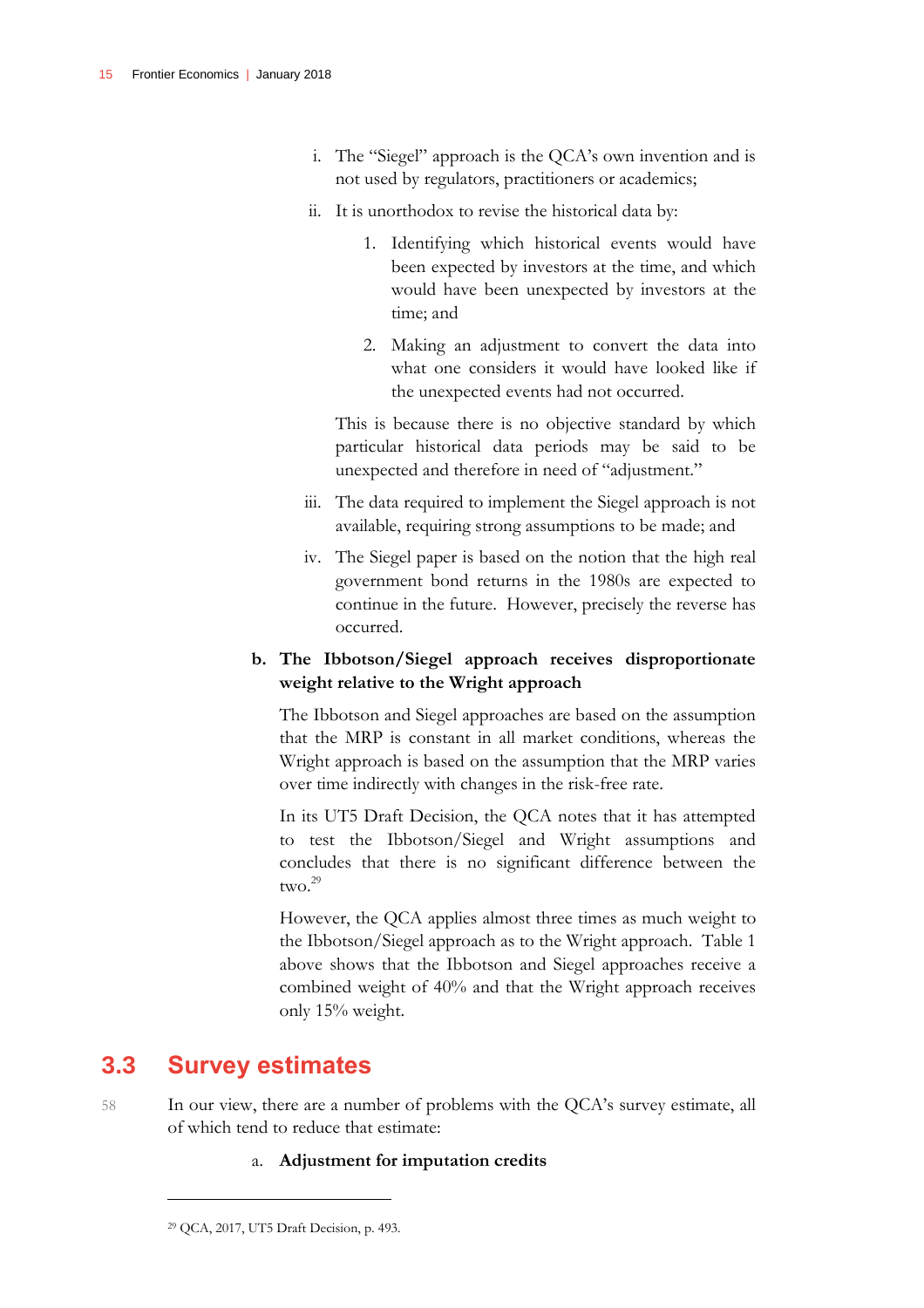Every other approach that the QCA uses to estimate the MRP has been adjusted to reflect the QCA's assumed value of imputation credits.<sup>30</sup> That is, all other approaches produce *withimputation* estimates of the MRP.

The QCA concludes that the survey method produces final estimates of 6.6% without-imputation and 7.4% withimputation.<sup>31</sup> These two figures are then averaged (producing 7.0%) before being combined with the (exclusively) withimputation estimates from the other approaches.

In our view, a with-imputation estimate should be used for two reasons:

- i. The regulatory framework adopted by the QCA requires a with-imputation estimate of the MRP; and
- ii. All of the other approaches produce with-imputation estimates, so the survey estimate should be derived on the same basis for consistency.

#### b. **Adjustment for the term of the risk-free rate**

In the 2014 Market Parameters Decision, the QCA assumed (reasonably in our view) that survey respondents supply a MRP estimate relative to the long-term (e.g., 10-year) government bond yield.

In the UT5 Draft Decision, the QCA abandons that approach in favour of the assumption that survey participants might supply a MRP estimate relative to the 4-year government bond yield. In this regard, the QCA states that:

We also hold the view that there is no basis to assume that survey respondents define the MRP relative to the 10-year risk-free rate. Further, some respondents **might even** provide responses to very short-term rates.<sup>32</sup>

In our view, the "might even" approach falls well short of the standard of evidence that the QCA demands from other stakeholders and is not a reliable basis for placing 100% weight on the assumption that all survey responses are made relative to short-term rates.

Moreover, the "short-term" assumption is directly contradicted by the survey evidence itself. The KPMG survey<sup>33</sup> indicates that

<sup>30</sup> That is, a gamma of 0.46.

<sup>31</sup> QCA, 2017, UT5 Draft Decision, p. 83.

<sup>32</sup> QCA, 2017, UT5 Draft Decision, p. 477, emphasis added.

<sup>33</sup> KPMG, 2017, Valuation practices survey, July, pp. 10-11.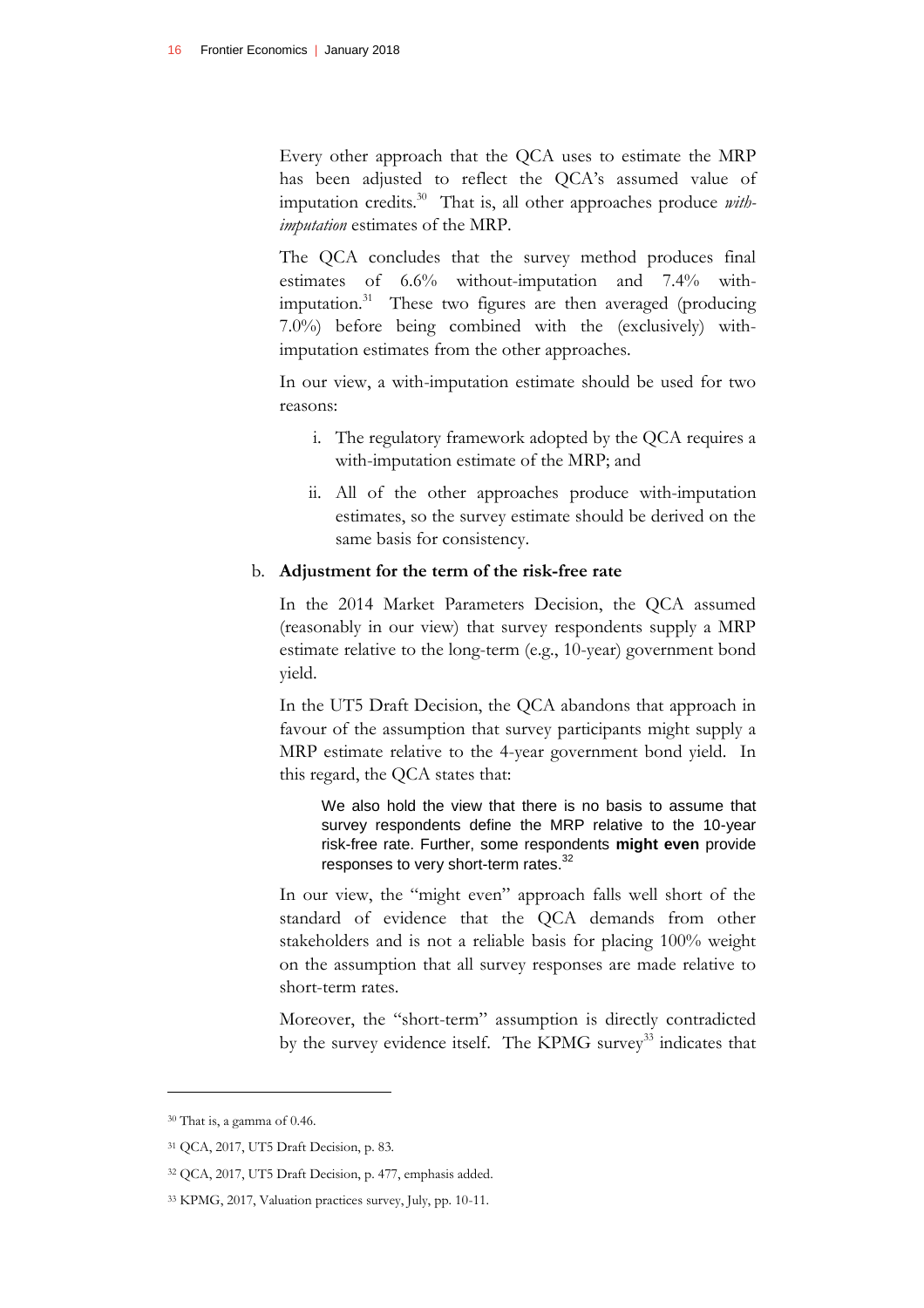the vast majority of respondents use a 10-year government bond yield or a figure even higher than that. Similarly, the Fernandez survey<sup>34</sup> sets the 10-year government bond yield as the appropriate benchmark and shows that respondents are adopting a risk-free rate even higher than the 10-year yield.

Consequently, the QCA's survey estimate is downwardly biased in that it assumes that responses are relative to a shorter-term riskfree rate when they are clearly relative to a 10-year risk-free rate or even higher figure.

#### c. **Adjustment for margin to risk-free rate**

As noted in our previous report,<sup>35</sup> Fernandez (2017) documents that survey respondents were adding their 7.8% estimate of the MRP to a risk-free rate of 3% at a time when the 3-year government bond yield was approximately 2%. Thus, it would be wrong to conclude that the Fernandez survey supported an approach whereby the reported MRP was added to the prevailing 3-year government bond yield when that is clearly inconsistent with the survey responses.

Similarly, the KPMG survey reports that:

- i. Australia's current low-interest environment has resulted in some valuers adjusting the market risk premium upwards by either  $0.5\%$  or  $1.0\%$ ;<sup>36</sup> and
- ii. The vast majority of respondents are currently using riskfree rates that are well above the prevailing 10-year government bond yield.<sup>37</sup> In fact, the KPMG website indicates that, in relation to the 2017 Valuation Practices Survey, the most commonly used risk-free rate was  $4.5\%$ <sup>38</sup>

In summary, the assumption that survey respondents pair their MRP response with the prevailing 3-year government bond yield is inconsistent with the survey evidence itself and results in an a downward bias to the allowed return on equity.

#### d. **Introduction of the KPMG survey**

In its UT5 Draft Decision, the QCA notes that the Fernandez (2017) survey estimate is based upon 26 responses for Australia

<sup>34</sup> Fernandez, P., V. Pershin and I.F. Acin, Discount rate (risk-free rate and market risk premium used for 41 countries in 2017: A survey, ssrn.com/abstract=2954142.

<sup>35</sup> Frontier Economics (2017), p. 12.

<sup>36</sup> KPMG, 2017 Valuation Practices Survey, p. 11.

<sup>37</sup> KPMG, 2017 Valuation Practices Survey, p. 10.

<sup>38</sup> [https://home.kpmg.com/au/en/home/insights/2017/07/valuation-practices-survey-2017.html.](https://home.kpmg.com/au/en/home/insights/2017/07/valuation-practices-survey-2017.html)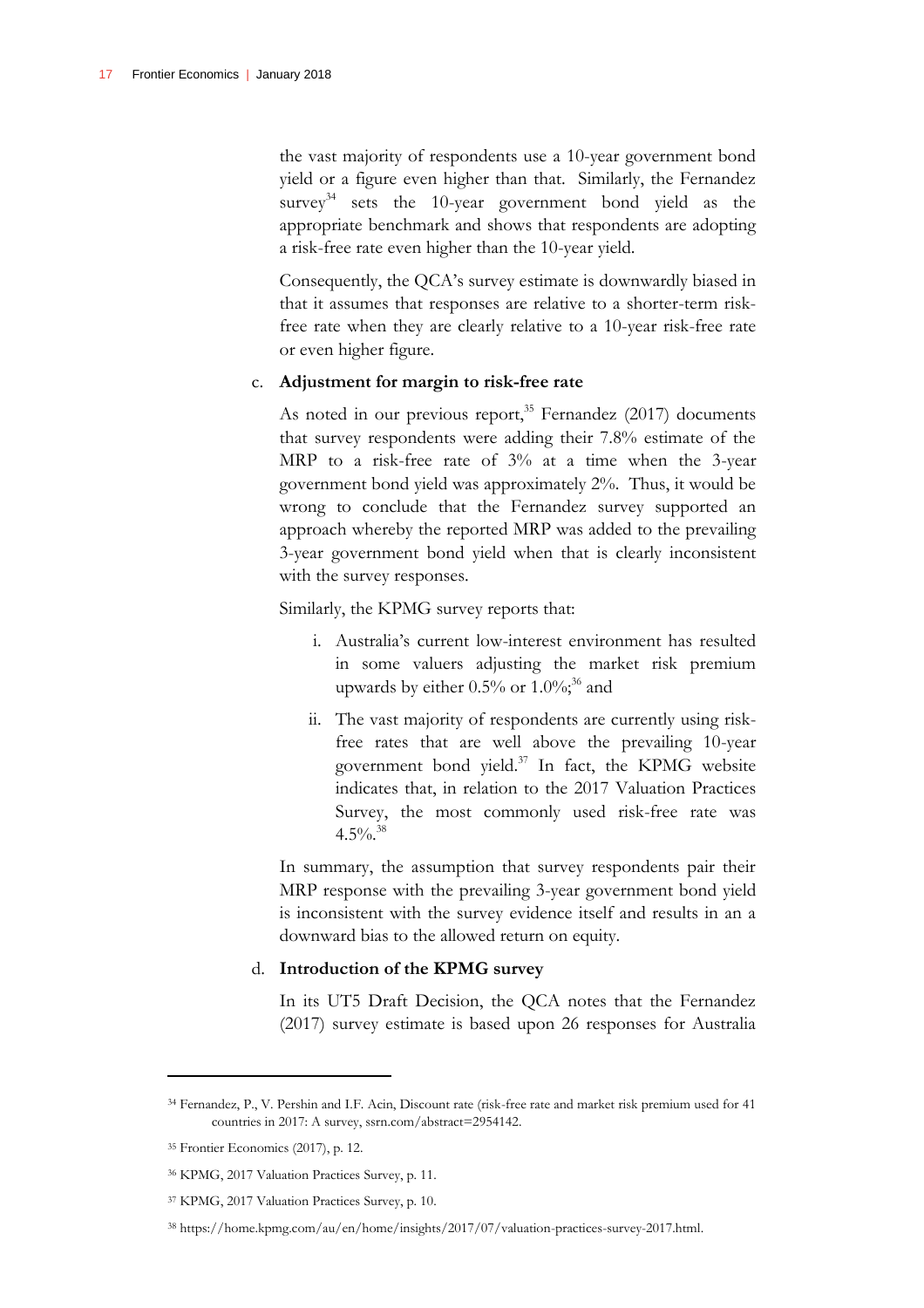and expresses concern about that sample size. This leads the QCA to place equal weight on the KPMG (2017) survey. The introduction of the KPMG estimate is explained as follows:

Therefore, while we have taken the Fernandez et al. 2017 estimate into account, we conclude it should be treated with caution. Accordingly, as a cross-check, we also examined survey results from the most recent KPMG valuation survey (2017), which surveys a number of valuation practitioners. In this survey, the most commonly adopted estimate for the MRP was 6.0 per cent (also the median). $39$  We have taken this estimate into account to complement the Fernandez et al. 2017 estimate when computing the survey component of the overall survey estimate.

The Fernandez surveys for 2009,<sup>40</sup> 2010,<sup>41</sup> 2011,<sup>42</sup> and 2012<sup>43</sup> (i.e., prior to the Market Parameters Decision) were based on sample sizes of 23, 21, 40 and 17. Thus, it seems difficult to justify the change in weight afforded to the Fernandez estimate on the basis of sample size.

In his advice to the QCA, Lally (2017) suggests that the Fernandez (2017) figures may be the subject of a computation error, typo or transcription error.<sup>44</sup> The QCA should clearly explain whether it gave any weight to that submission when reducing its reliance on Fernandez.

### <span id="page-19-0"></span>**3.4 Cornell (DGM) estimates**

### *Discretionary downward adjustments*

59 In a previous report submitted to the QCA, we set out a number of discretionary adjustments that the QCA makes when constructing its Cornell DGM estimates

<sup>44</sup> Lally (2017), p. 20.

<sup>39</sup> The UT5 Draft Decision makes no mention of the fact that there are zero responses less than 6% and a number of responses above 6%, some above 7.5%. It simply adopts 6% as the estimate obtained from that survey.

<sup>40</sup> Fernandez, P & del Campo, J 2009, 'Market Risk Premium Used in 2008 by Professors: A Survey with 1,400 Answers', Working Paper, IESE Business School, University of Navarra, 16 April.

<sup>41</sup> Fernandez, P & del Campo, J 2010, 'Market Risk Premium Used in 2010 by Professors: A Survey with 1,500 Answers', Working Paper, IESE Business School, University of Navarra, 15 May.

<sup>42</sup> Fernandez, P, Aguirreamalloa, J, & Corres, L 2011, 'Market Risk Premium Used in 56 Countries in 2011: A Survey with 6,014 Answers', Working Paper, IESE Business School, University of Navarra, 25 April.

<sup>43</sup> Fernandez, P, Aguirreamalloa, J, & Linares, P 2013, 'Market Risk Premium and Risk Free Rate Used for 51 Countries in 2013: A Survey with 6,237 Answers', Working Paper, IESE Business School, University of Navarra, 26 June.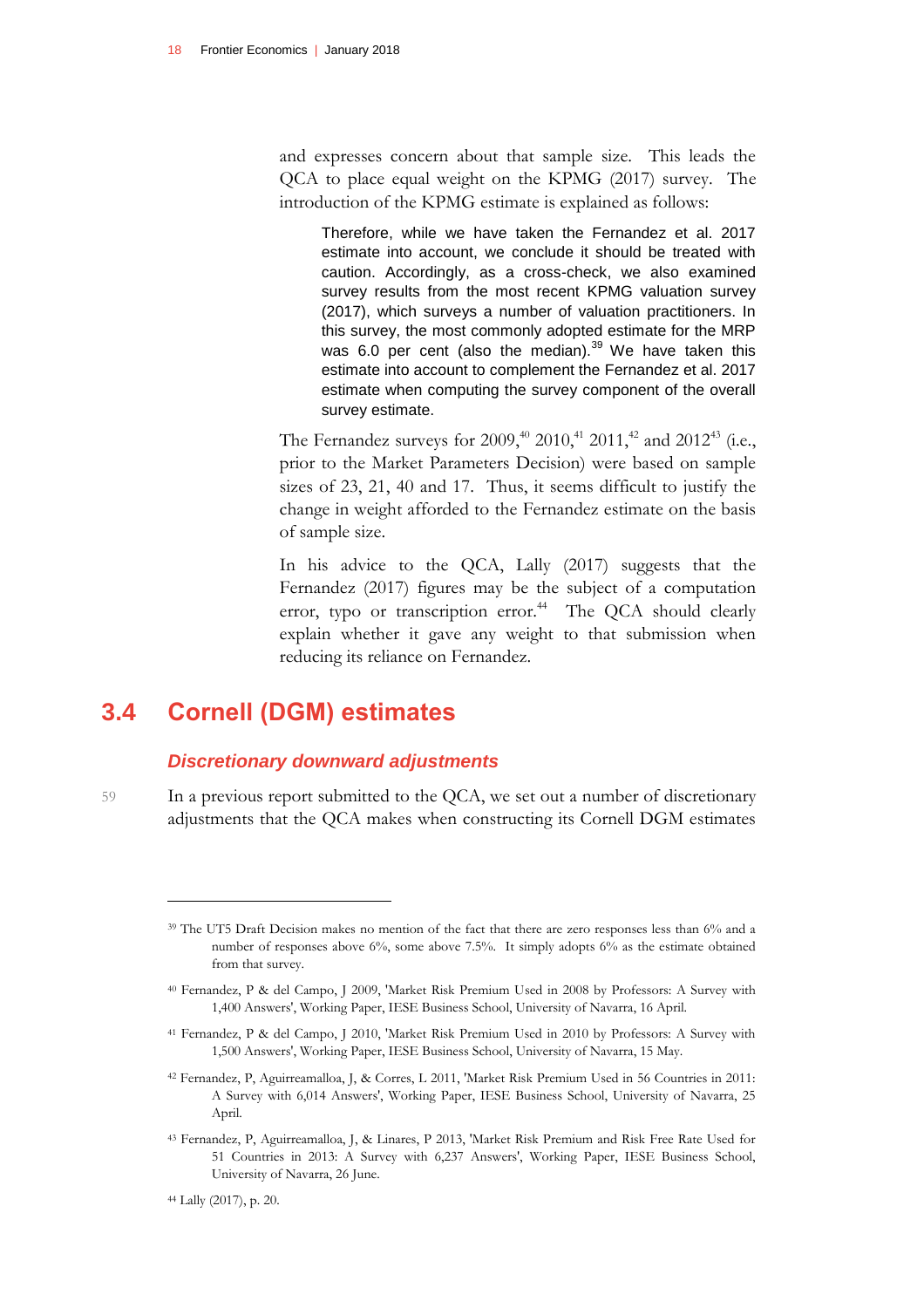of the MRP, explaining why we consider that those special adjustments are unwarranted.<sup>45</sup> The key adjustments are:

- a. The QCA makes a reduction of 0.5%, 1.0% and 1.5% to its estimate of long-run GDP growth; and
- b. The QCA assumes that investors have two different required returns on equity, an 11.8% required return on all cash flows beyond year 10 and a lower required return on all cash flows before year 10.
- 60 We have elsewhere set out our detailed reasons for concluding that these adjustments are unwarranted, so we do not repeat them here.<sup>46</sup> However, we note that both of these adjustments have the effect of materially reducing the estimate of the MRP.
- 61 In addition to those discretionary downward adjustments, there are two more reasons that arise in relation to the QCA's most recent estimates.

### *The QCA has not updated its long-run mean estimate*

- 62 In its 2014 Market Parameters Decision, the QCA set its assumed long-run required return to  $11.8\%$ .<sup>47</sup> This was computed by adding the QCA's assumed long-run MRP of 6% to an assumed long-run 10-year risk-free rate of 5.8%. The latter figure is obtained by:
	- a. Taking the average yield on inflation-indexed bonds from July 1993 through to October 2013 (when the Market Parameters calculations were performed) of 3.22%; and
	- b. Increasing for expected inflation of 2.5% using the Fisher relation.
- 63 In the UT5 Draft Decision, all other elements of the MRP calculation are updated to reflect the most recent data but the 5.8% figure has apparently not been updated.<sup>48</sup> If that figure is updated from October 2013 to the present, the result is a decline to 5.4%.
- 64 This has the effect of materially reducing the "post 10 years" return, and consequently materially increasing the estimate of the required return over the first 10 years.
- 65 In summary, the effect of freezing the 5.8% figure at its 2013 level (while all other aspects of the calculation are updated to reflect current data) is to materially reduce the MRP estimate.

<sup>45</sup> Frontier Economics, 2017, An updated estimate of the market risk premium, September.

<sup>46</sup> Frontier Economics, 2017, An updated estimate of the market risk premium, September.

<sup>47</sup> QCA, 2014, Market Parameters Decision, p. 71.

<sup>48</sup> QCA, 2017, UT5 Draft Decision, pp. 485-486.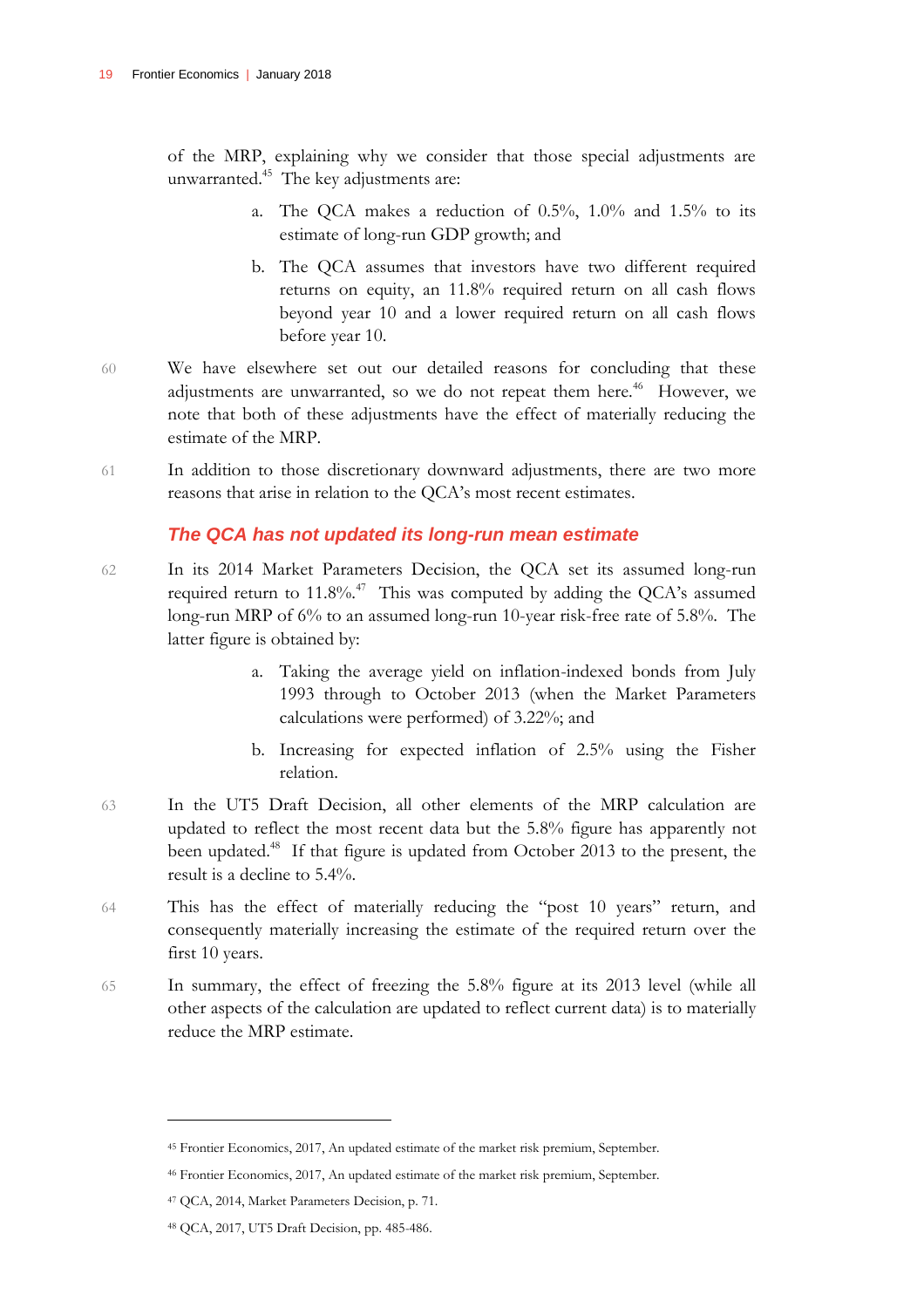### *The Cornell DGM estimate is computed relative to the 10-year riskfree rate*

- 66 In its UT5 Draft Decision, the QCA sets out to estimate the MRP relative to the 4-year government bond yield. Whereas a 4-year government bond yield is used when implementing the other MRP estimation techniques, the QCA uses the 10 year government bond yield when implementing the Cornell DGM approach.
- 67 The Cornell DGM approach first produces an estimate of the required return on the market. The prevailing risk-free rate is then deducted to produce an estimate of the MRP.
- 68 If one is seeking to estimate the MRP relative to the 4-year yield, one would simply deduct the prevailing 4-year yield. However, the QCA deducts the prevailing 10-year yield, and treats the resulting figure as an MRP relative to the 4-year yield.
- 69 In our view, this approach makes little sense it is not clear why one would deduct the 10-year yield when the objective is to estimate the MRP relative to the 4-year yield.
- 70 The effect of the inconsistency is made clear when considering how this information is used within the CAPM, as shown in Figure 3 below.

#### Figure 3: Inconsistency in QCA approach to Cornell MRP estimate



71 In the current market conditions, this inconsistency results in the MRP estimate being biased downwards by more than 0.5%.